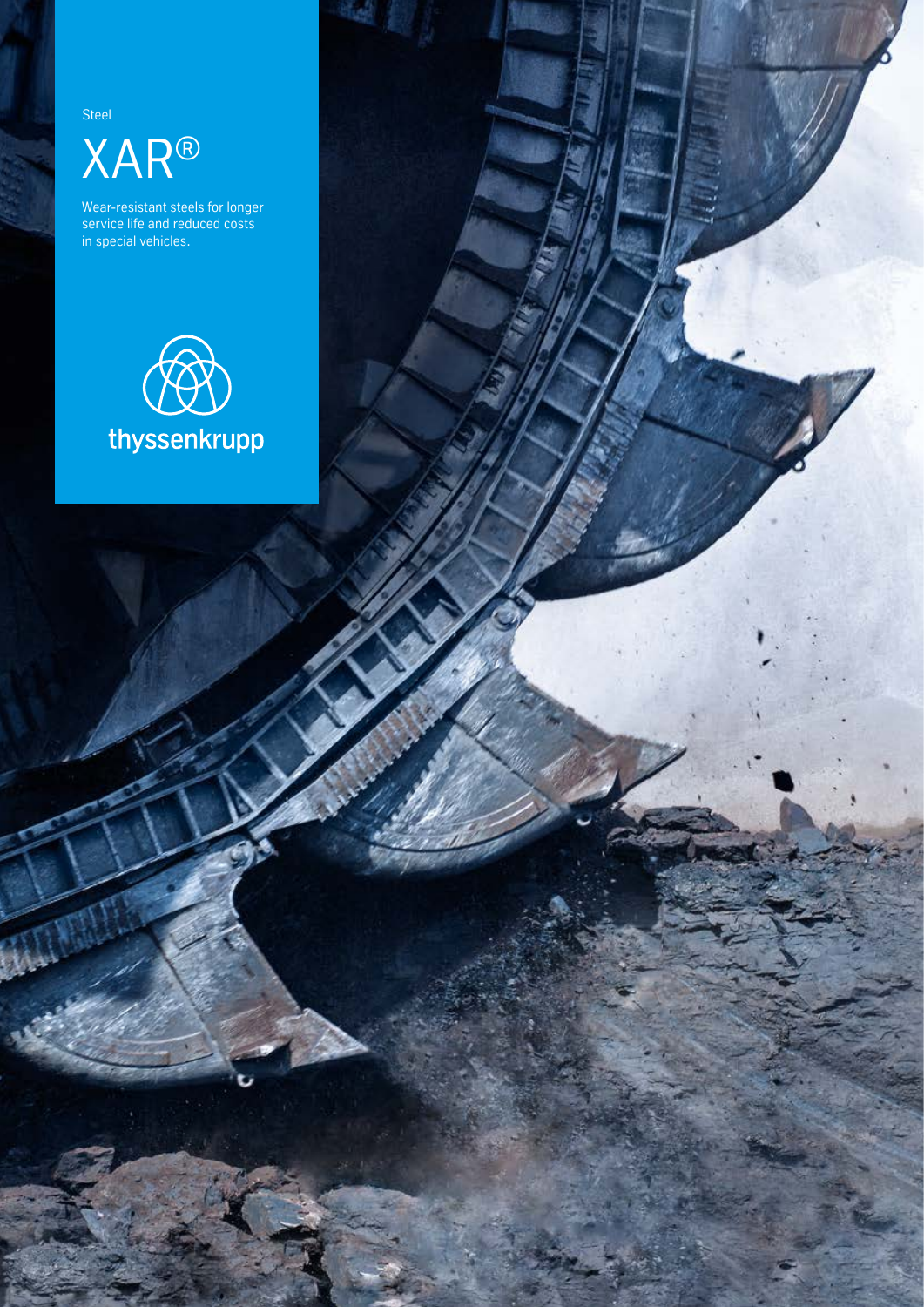Wear is a major cost factor in many special vehicle applications: in steel and cement plants as well as in mining, earth-moving and agricultural machinery. These applications demand hard, tough steels: XAR® special structural steels from thyssenkrupp. XAR stands for eXtra Abrasion Resistant. XAR® steels withstand extreme wear and tear thanks to their chemical composition and heat treatment.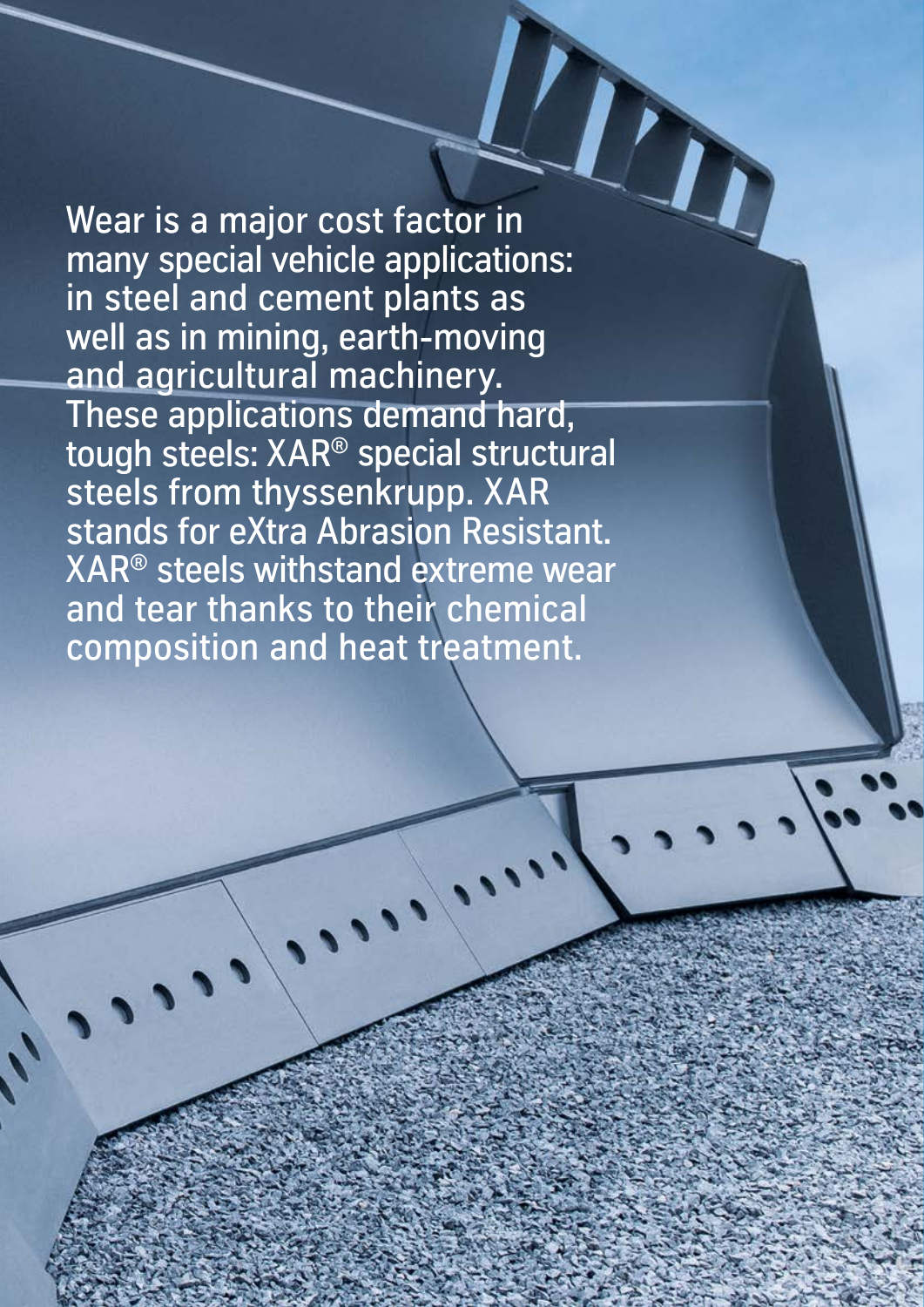# Tough enough for the hard jobs: XAR® steels.

 $XAR<sup>®</sup>$  steels from thyssenkrupp are the perfect solution to your wear challenges: they are easy to process, minimize the impact of use under tough conditions and, depending on the application concerned, can extend service life many times over compared to conventional structural steel. In short: XAR<sup>®</sup> steels offer huge cost-saving potential.

# Advantages at a glance

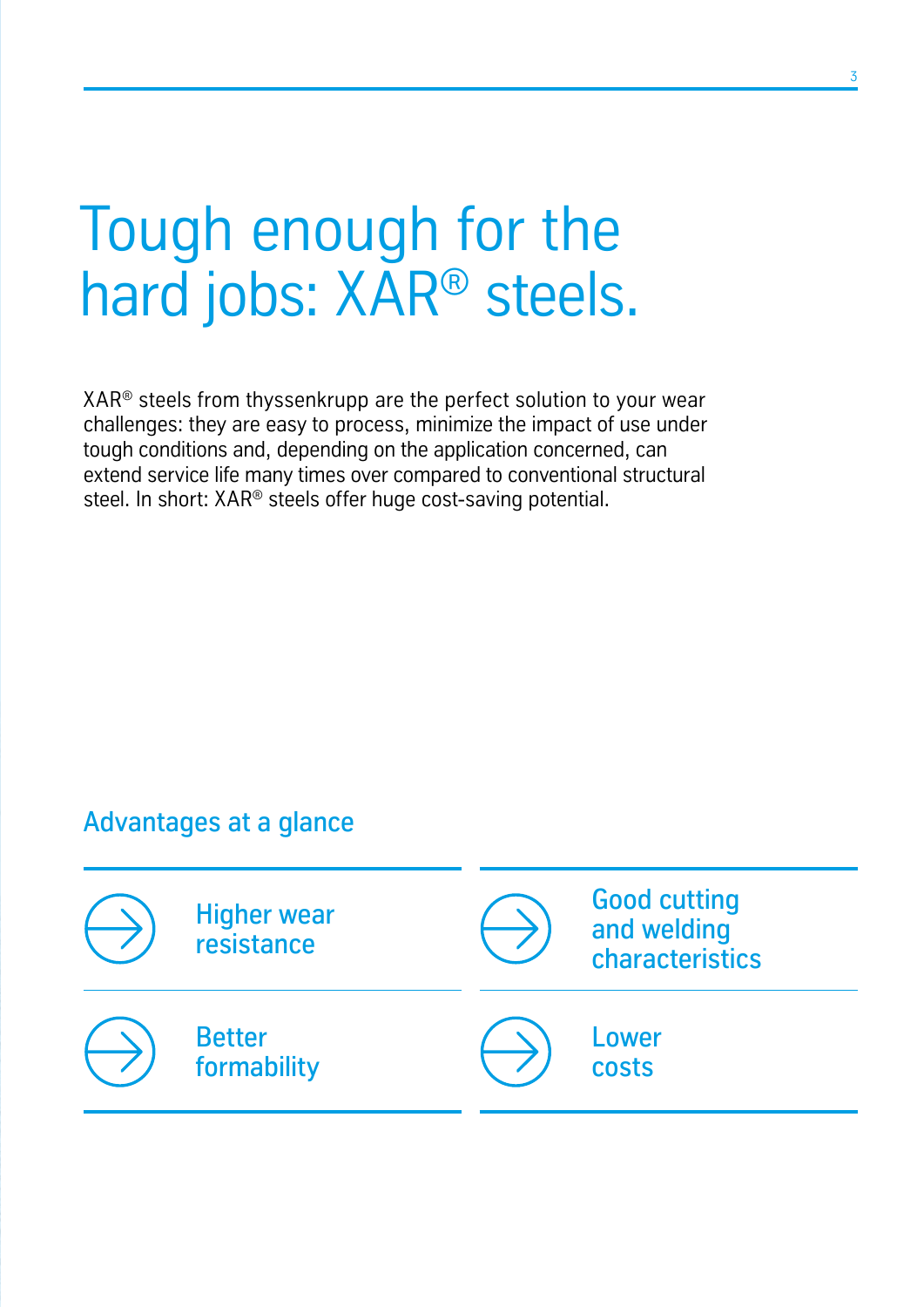

#### Dimensions and mechanical properties

| Plate<br>thickness<br>[mm] | <b>Brinell</b><br>hardness<br>[HBW]        | Typical<br>toughness <sup>1)</sup><br>$[J]$ | Guaranteed<br>properties                                | Typical<br>CET/CE <sup>4</sup><br>[%] |
|----------------------------|--------------------------------------------|---------------------------------------------|---------------------------------------------------------|---------------------------------------|
|                            |                                            |                                             |                                                         |                                       |
| $4 - 50$                   | ≥ 270 (≤ 20 mm)<br>$\geq$ 240 ( $>$ 20 mm) |                                             | Hot-formable                                            | 0.42/0.68                             |
| $40 - 100$                 | $310 - 370$                                | 70                                          | Impact toughness <sup>3)</sup>                          | 0.38/0.60                             |
| $4 - 100$                  | $370 - 430$                                | 45                                          | Impact toughness and<br>through hardening <sup>3)</sup> | $0.28 - 0.38/0.38 - 0.63$             |
| $4 - 40$                   | $360 - 430$                                |                                             | Heat-resistant up to 400 °C                             | 0.41/0.60                             |
| $4 - 100$                  | $420 - 480$                                | 40                                          | Impact toughness and<br>through hardening <sup>3)</sup> | $0.31 - 0.42/0.45 - 0.70$             |
| $4 - 100$                  | $470 - 530$                                | 30                                          |                                                         | $0.40 - 0.48/0.60 - 0.74$             |
| $4 - 50$                   | > 550                                      | $20^{2}$                                    |                                                         | 0.55/0.80                             |
|                            |                                            |                                             |                                                         |                                       |

1) At −40 °C and 10 mm – 25 mm plate thickness (XAR® HT: 50mm), longitudinal samples.

2) At −20 °C and 15 mm plate thickness, longitudinal samples.

3) See material sheet for details.

4) CE = C + Mn / 6 + (Cr + Mo + V) / 5 + (Ni + Cu) / 15; CET = C + (Mn + Mo) / 10 + (Cr + Cu) / 20 + Ni / 40.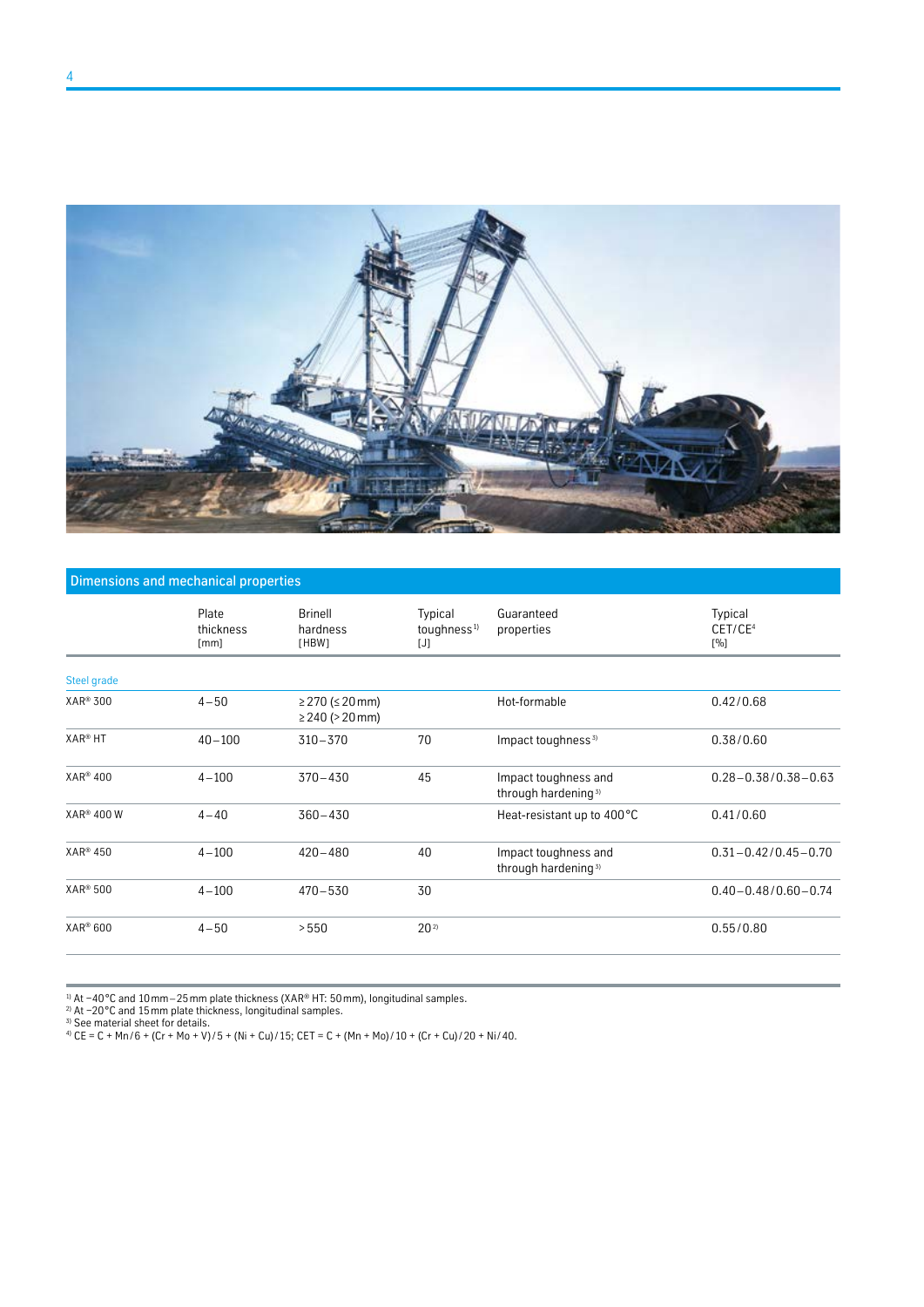# The right XAR® steel for every requirement.

XAR® steels are special structural steels whose quality has been perfected at one of the world's leading flat steel production facilities: thyssenkrupp in Duisburg. Backed up by over 50 years of experience, XAR® steels have been continually developed and optimized, resulting in today's range of grades with plate thicknesses from 4 to 100mm. For a broad spectrum of applications: mining, earth-moving machinery, steel works, cement plants and agricultural machinery.

## For all-round use.

In a wide range of different applications, XAR® 400 is the world's most frequently used wear-resistant steel. Depending on the type of exposure, it extends service lives many times over compared to conventional structural steel. XAR® 400 combines high wear resistance with exceptional cold-forming and welding characteristics. The heat-resistant variant XAR® 400 W is the ideal steel when you need great hardness and wear resistance at temperatures of up to 400°C – for instance in cement plants and coal mills.

## For moderate wear.

Some applications don't entail quite such extreme wear. XAR® 300 was developed for these applications: a steel that is produced using normalizing rolling, without any heat treatment. And one that is ideal for hot forming. It offers great value for money together with excellent surface quality.

## The golden mean – with guaranteed toughness as a standard feature.

XAR® 450 is the steel of choice where both higher wear resistance and processability comparable to the standard grade XAR® 400 are required. Special feature: superior toughness. thyssenkrupp guarantees the toughness of both XAR® 400 and XAR® 450 and documents it in the material sheet.

### For extreme abrasion.

The steel grade XAR® 500 is available for high-wear applications: a steel that can be both formed and welded easily. Thanks to its exceptional hardness, XAR® 600 is precisely the right steel for extremely high abrasion – without impact loads.

### For extreme toughness requirements.

For applications with high impact wear, XAR® HT is the steel you need. It is optimized for extremely high impact toughness. That means it is highly resistant to cracking under impact loads, in addition to its abrasion resistance.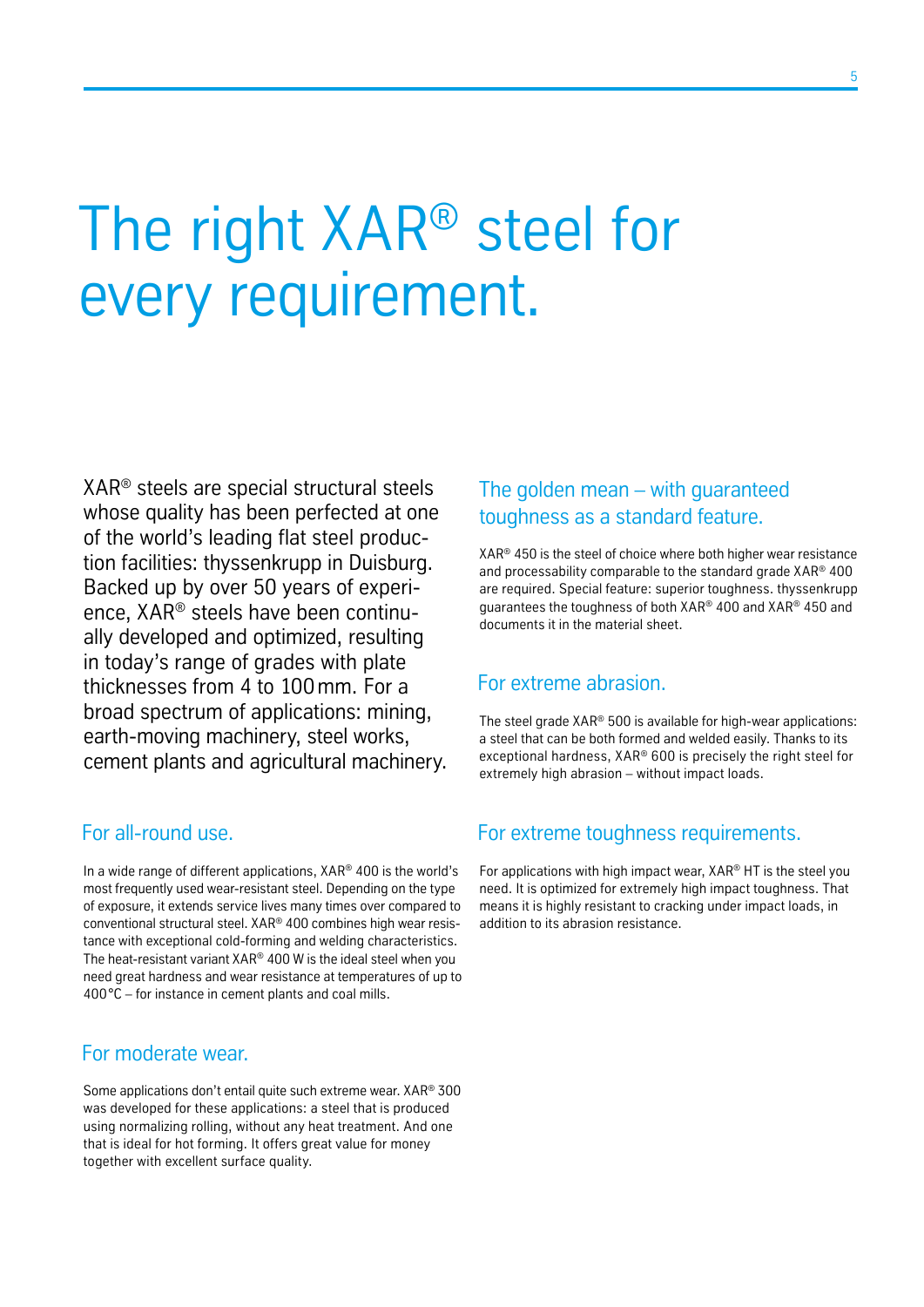# Gets in shape the easy way.

## Highly wear-resistant – yet easy to process.

XAR® steels combine high wear resistance with good processing characteristics. Microalloying with niobium enhances toughness and cold-forming characteristics as well as resistance to impact wear. Alloying with chromium additionally increases wear resistance in corrosive media. New and improved products are continually tested in our own wear laboratory, which is also available for customer tests.

The optimized compositions and low-carbon equivalent of XAR® steels facilitate cutting and welding as well as cold forming with tight bending radii. For example, no preheating is required to flame-cut XAR® 400 steel up to plate thicknesses of 45mm. 20 mm plates of XAR<sup>®</sup> 400 permit bending with an r/t ratio of  $\geq 3.0$ (perpendicular to rolling direction).

# Primers for high-quality corrosion protection.

The plates are shot-blasted and primer-coated to meet the most stringent surface quality requirements. We carry out these processes at our state-of-the-art blasting and coating facility at our plant in Duisburg. Here, a silicate shop primer with a low zinc content is evenly applied in a thickness of 12 to 20 μm following shot-blasting. In studies, these primer-coated plates have proven suitable for trouble-free processing with laser cutting machines. Thanks to its inorganic components, the shop primer can be easily welded over, so it generally does not need to be removed before welding.



#### What do scientists say?

An expert opinion of the Institute for Tribology at the Mannheim University of Applied Sciences attests to the superior suitability of XAR® steels.

"Among low-alloyed, wearresistant special structural steels with good processing characteristics, the thyssenkrupp XAR® steels, with hardnesses of 300 to 600HB, constitute an optimum solution with respect to the steel composition, manufacturing process and microstructure"\*.

\* "Gutachtliche Stellungnahme zum Verschleißverhalten der verschleißfesten Sonderbaustähle der Thyssen Krupp Steel AG" ("Expert opinion on the wear behavior of wear-resistant from Thyssen Krupp Steel AG special structural steels") 2001 and 2006, Prof. Dr. Feinle.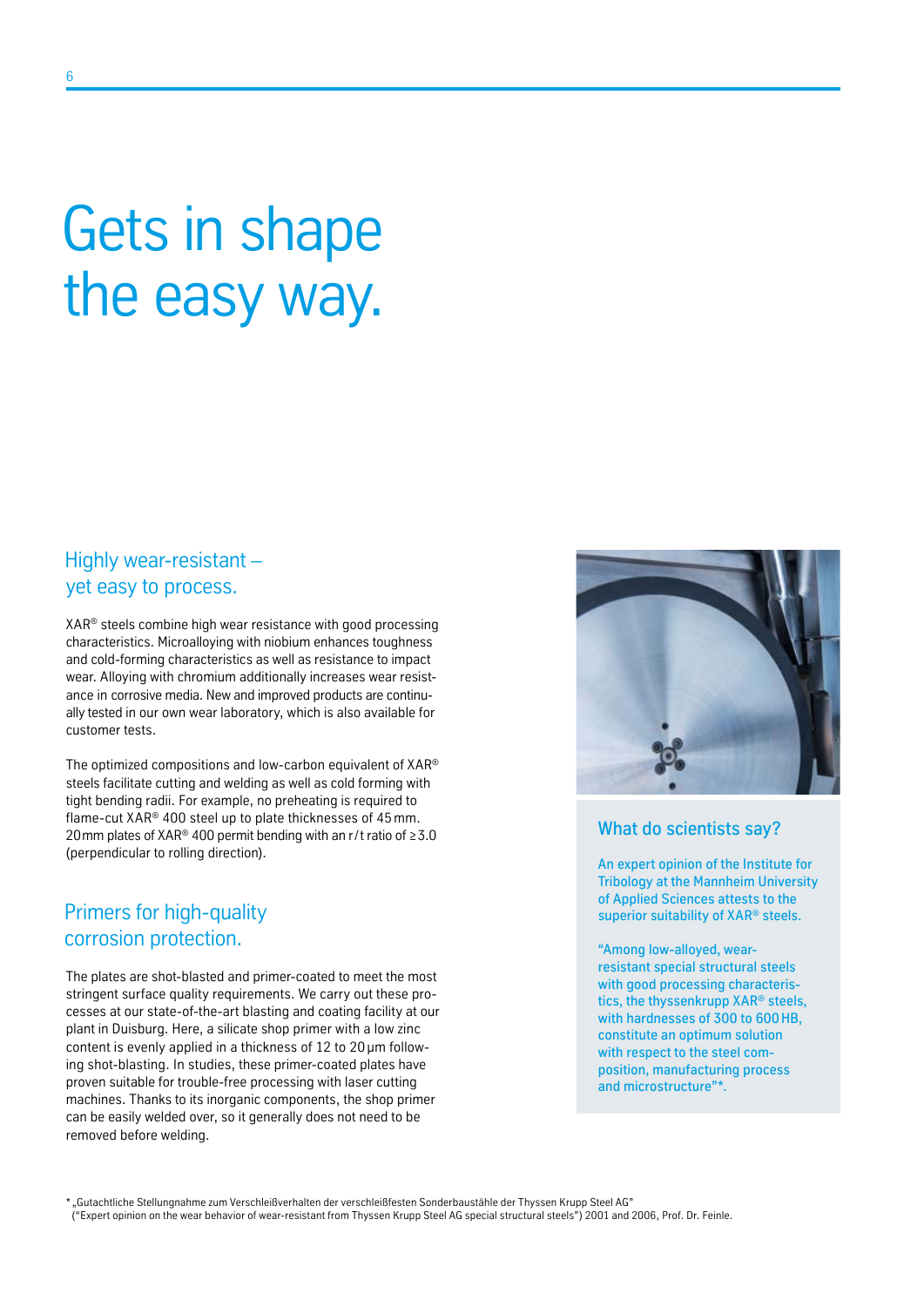## thyssenkrupp – a partner that understands its business. And yours.

Our mission is to advance your business – through sound advice, individual and innovative solutions and fulfillment of your specific needs. Our extensive technological know-how, gained over many years, makes this possible. As does our ability to see things the way you do. This enables us to develop an in-depth understanding of your business model. Our brand promise says it all: "engineering. tomorrow. together." Because when it comes to finding successful solutions for tomorrow, the closer we cooperate the better.

## Comprehensive advice.

To ensure that you get the best advice on the selection and processing of XAR® steels, our Technical Customer Service is at your disposal. They are 100% committed to offering you comprehensive assistance with regard to design and processing, answers to structure- and forming-related issues, product training, and of course technical support in optimizing fabrication processes.

## Tailored service.

For high-quality logistics and processing, our global distribution network ensures rapid supply and just-in-time delivery of XAR® steels – in top quality and with excellent value for money. Close cooperation with our steel service centers additionally enables us to offer pre-fabricated, cold-formed or welded parts.

#### Practical virtual tool.

Naturally, you can find specific information about our special structural steels on our website:

www.thyssenkrupp-steel.com/plate

This includes useful product information, processing recommendations and a direct line to your personal service representatives for sales and technical consulting. You can also access ProWeld, thyssenkrupp's web-based application for welding calculations. After registering as a user, you can log in and use this tool for your projects at any time, free of charge.

**General information:** All statements as to the properties or utilization of the materials and products mentioned in this brochure are for the purpose of description only. Guarantees in respect of the existence of certain properties or utilization of the material mentioned are only valid if agreed in writing. Subject to technical changes without notice. Reprints, even extracts, only with the permission of thyssenkrupp Steel Europe AG, Business Unit Heavy Plate.